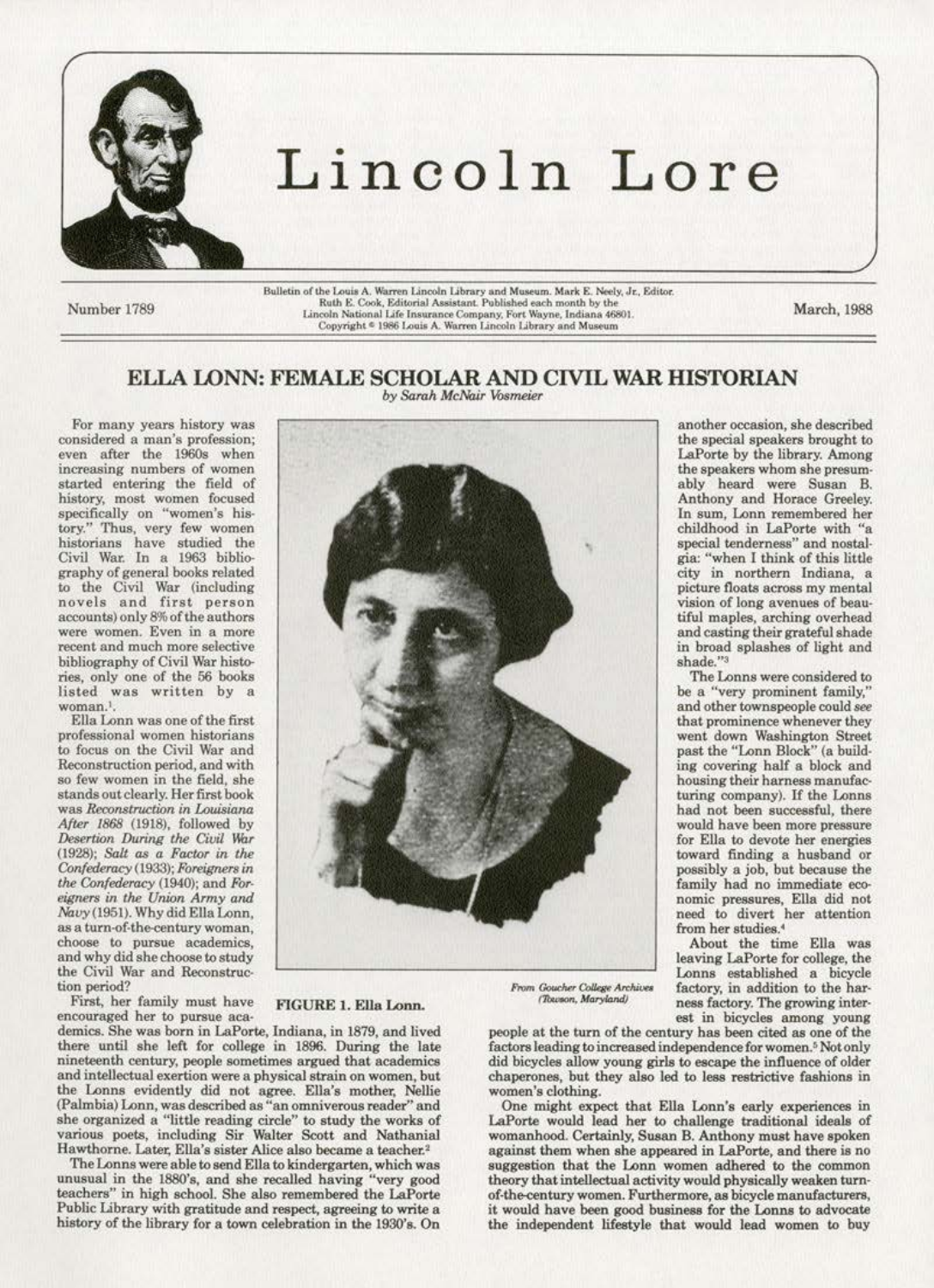bicycles. Nevertheless, Ella Lonn did not argue against **traditional conceptions of femininity. Her professional**  colleagues remembered her as "feminine but not feminist, with 'no cause to promote such as woman's rights.' " (In fact, she **may have been more interested in women's issues than her colleagues suspected; she was very active in the AAUW, and**  spoke for the League of Women Voters.)<sup>6</sup>

Lonn may not have argued against traditional conceptions of femininity through her words or writings, but she certainly challenged those traditional ideals through her actions: first by going to college (graduating Phi Beta Kappa from the University of Chicago), and then by continuing with graduate **work.** 

**Loon's family seems to have encouraged her to pursue**  academics, but she probably became interested in the Civil War as a student at the University of Chicago. She majored in political science and hiatory there, and one of her hiatory **professors was Hermann von Holst.** 

Von Holst had been one of the most respected historians in the United States during the 1870s and 1880s, especially since he had studied and taught in German seminars. During this **period Germany was in lhe forefront of education and was introducing new teaching methods to the world: from kindergarten for children to seminars for college students. In**  the mid-1880s Lonn had taken advantage of new German educational reform as a kindergarten student. By the time she **reached the University of Chicago in 1896 seminars were no longer unusual, and von Holst was nearing the end of his academic career. Still, von Holst's prestige and enthusiasm must have influenced Loon's interest in the Civil War. He was**  an extraordinary speaker, with a "dramatic voice and blazing **eyes."'** 

Furthermore, von Holst supported the Republicans (Lonn's father was also a Republican) and von Holst made his political opinions well known, arguing that historians had the right to **interpret people and events according to their own political**  tions to the extent that Holst did, but she *did* express her **political opinions in her class lectures, especially later in life**  when she became extremely conservative.<sup>8</sup>

Lonn received her doctorate (in 1911) from the University of Pennsylvania and studied there with John Bach McMasters. **McMasters had oome into national prominence in 1883 with**  of the United States, from the Revolution to the Civil War. The last volume (on the Civil War) was published in 1913; thus be was probably working on the Civil War while Lonn was completing her doctorate.

McMasters represented a new kind of historian, different from historians like von Holst. Von Holst mixed politics and **history unself-consciously, and saw American history as being**  controlled by two political themes: slavery, and the conflict **between state's rights and national sovereignty. McMasters**  gave less attention to politics (although he also supported the Republicans), focusing instead on social history. He explained that his purpoee was "to describe the dress, the occupations., **the amusements, the literary canons of the time; to note the changes of manners and morals." ln doing so. he made his**  books into compilations of details rather than sweeping arguments.• Lonn's books followed McMasters' pattern

closely. **While Lonn was at the University of Pennsylvania, she**  began writing to Goucher College, inquiring about openings in the history department. There were none in 1910-1912, and in 1913 and 1914 she went abroad for post-doctorate work at the University of Berlin and at the Sorbonne in Paris.

As World War I was beginning, Lonn left Paris to join the faculty of Grinnell College, in Iowa. In 1918 she was given an opportunity to apply to Goucher again, and she arranged for some of her colleagues to write letters of recommendation to the president of Goucher. One colleague described her as an **energetic worker, adding that there was "no woman for whose scholarship and personality I have greater respect." Signifi**cantly, as the application was made during World War I, her colleague used almost a third of the letter asserting Lonn's loyalty to the United States. "Like many others with German names [actually Lonn is Swedish], the question of her loyalty **to our Government may arise in the thoughts of those who do**  not know her ... [However] she does not mince words in

exposing and condemning these evils [of Germany]."

In the end, Lonn was offered a position, which she accepted with mixed feelings. At Grinnell she had been teaching a German language course rather than history, and so she was **German language course rather than history, and** *so* **she was pleased to have an appointment in a history department. Also,**  she would probably have more chance for professional<br>advancement at a women's college than she would at Grinnell. (The person who recommended her for Goucher explained that **although Lonn was not actively seeking a new postion, "1 incline to think you could get her as there is not much chance**  for a woman at Grinnell.") Still, it rankled Lonn that Goucher **offered her onJy an instructorship- when she had had eleven years teaching experience (some of which was in high schools).**  In fact, after she had accepted the position she was offered a better position elsewhere, but she finally agreed to stay at **Goucher. and within two year& she was appointed associate professor. tO** 

**Lonn remained at Goucher until her retirement in 1945. The**  bulk of her books and articles were published while she was **at. Goucher, and she gave numerous public lectures in**  Baltimore (about 35 a year). Lonn was a "stickler" demanding meticulous attention to details and single-minded dedication -- from herself as well as her students. Still, her classes were apparently popular, especially a course she gave on current. **events. In the classroom, Lonn's meticulousness was reflected**  in the way she filled the blackboard with notes for her students. In her research, her single-mindedness was reflected in a popular story about her working so diligently at the Library of Congress that she was overlooked and locked in for the night. Unperturbed, she spent the night sleeping on one of the long tables.<sup>11</sup>

In 1945, after retiring from Goucher, Lonn was elected president of the Southern Historical Association - despite the **fact that no woman had ever been elected president before and**  despite the fact that she was a Northerner (by birth). Her **election was a recognition of her qualities as a "studious, objective, no nonsense scholar." and her gender had not**  entered into the question, according to the male leaders of the organization.<sup>12</sup> After her term as president was over, she continued to do research, and published her last book in 1951.

She died in 1962 in Florida. was certainly due in part to her skills and personality, but **many women must have had those same skills and similar personalities yet they did not become. successful historians. Thus, other factors contributed to Lonn's success. First, her**  family supported her in her academic pursuits, both peraonally and financially to some extent. Even after her parents died, Lonn's sister Emma (who lived with her in Baltimore) was **Lonn's sister Emma (who lived with her in Baltimore) was** protective and supportive. With the support of her family, Lonn was able to take advantage of excellent educational **opportunities. For example, she studied with Hermann von** Holst and John Bach McMasters, two prominent historians. Von Holst probably inspired her interest in the Civil War, and McMasters influenced the way she wrote and thought about hiatory.

### ELLA LONN'S BOOKS ON THE CIVIL WAR

Lonn published seven books and many articles, as well as thirty-four entries for the Dictionary of American Biography.<sup>13</sup> Her achievements were recognized by her colleagues, both in **their reviews of her books and in their electing her president**  of the Southern Historical Association.

## Lonn, Ella. Reconstruction in Louisiana alter 1868. Putnam, 1918. Ignoring, in large part, national politics and issues, this book

focuses on Reconstruction in Louisiana between 1868 and 1876 - what Lonn refers to as "a long and weary drama." One **reviewer described the book as "a remarkable piece of work in**  regard to the general accuracy of her statements," but objected that Lonn is "too timid about expressing opinions; it is not enough to present the facts, to quote freely the conflicting **partizan opinions of the time** . .. **the function of the historian**  should be to digest and interpret where it is needful." Significantly, Lonn's book was also criticized for '1acking in **that sort of orderly continuity which makea for clearness and**  for interest,"<sup>14</sup> just as her professor, John Bach McMasters, was criticized for lack of organization in his books.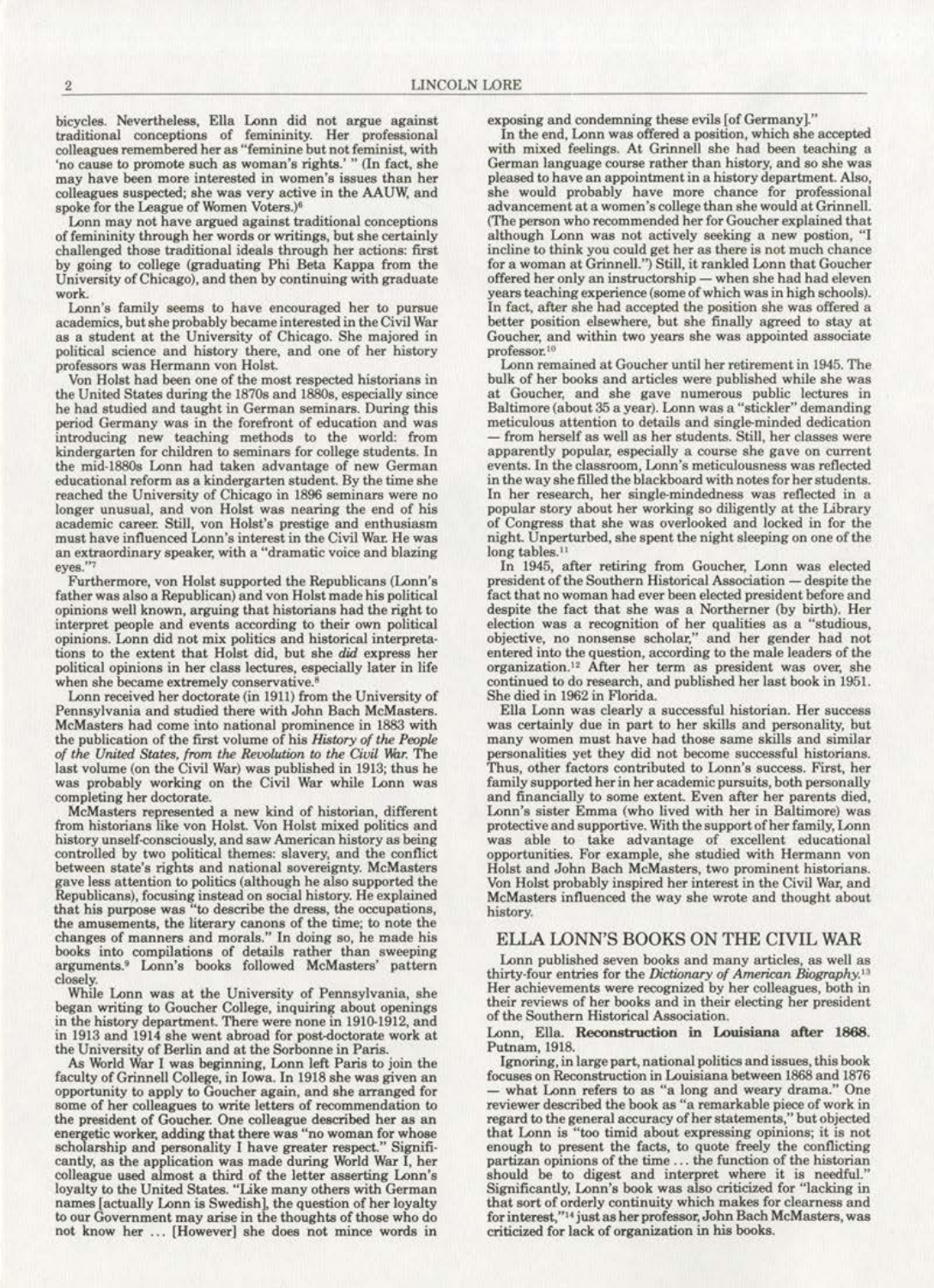Desertion During the Civil War. American Historical Society. 1928.

Influenced by the issues of World War I, Lonn examines what  $s$ he refers to as the "disease" or "evil" of desertion, arguing that **to understand desertion "is to see more of the troth about war**  and should be another step in the direction of peace." [p. vJ Having justified her study of a topic she expects to be **unpopular, she carefully elaborates on the causes., magnitude,**  manner, and results of desertion, both from the Northern and **Southern armies. Lonn admits that deserters were the minority**  in both armies and that desertion did not carry a stigma for most Civil War soldiers. Still, in conclusion, she describes **desertion in the Confederacy as "bad, appallingly so," and**  desertion in the Union to be even worse, being more deplorable because it prolonged the war. [p. 229] Lonn's book is readable. and J. G. Randall "recommends it as better calculated to convey a sense of the sickening realities of the Civil War than many volumes of military history."<sup>15</sup>



*From the Louis A. Warren*<br>Lincoln Library and Museum

FIGURE 2. Bounty-jumpers enlisted only for the bounty paid to new recruits and then quickly deserted (Leslie's, April 1, 1865).

Salt As a Factor in the Confederacy. New York: Walter Neale, 1933 (reprint University of Alabama Press, 1965).

Although the modern reader may not immediately think of salt as an important factor in the Civil War, Lonn claims that "by diverting men . . . [from] winning battles, the lack of salt was a contributing factor to the outcome of the War Between the States." [p. 230] In fact, salt was an important part of all **American culture throughout the nineteenth century. The average American consumed between 30 and 50 pounds of salt every year- mostly to preserve meat and for horse and cattle**  feed. Because almost all the salt in the South was imported. salt shortages were severe during the war. Lonn's goal in this **book was to "make an exhaustive study of tho role which salt**  played in the drama of the War Between the States so that this particular task would not need to be done again." By explaining how Southern states and individuals manufactured or smuggled salt during the war, how salt fit into the Southern budgets, how the Northern army and navy attacked the salt **works, Lonn seems to have succeeded in her goal.** 



FIGURE 3. A salt factory in the South (Harper's Weekly, January 14, 1865).

From the Louis A. Warren **Lincoln Library and Museum**